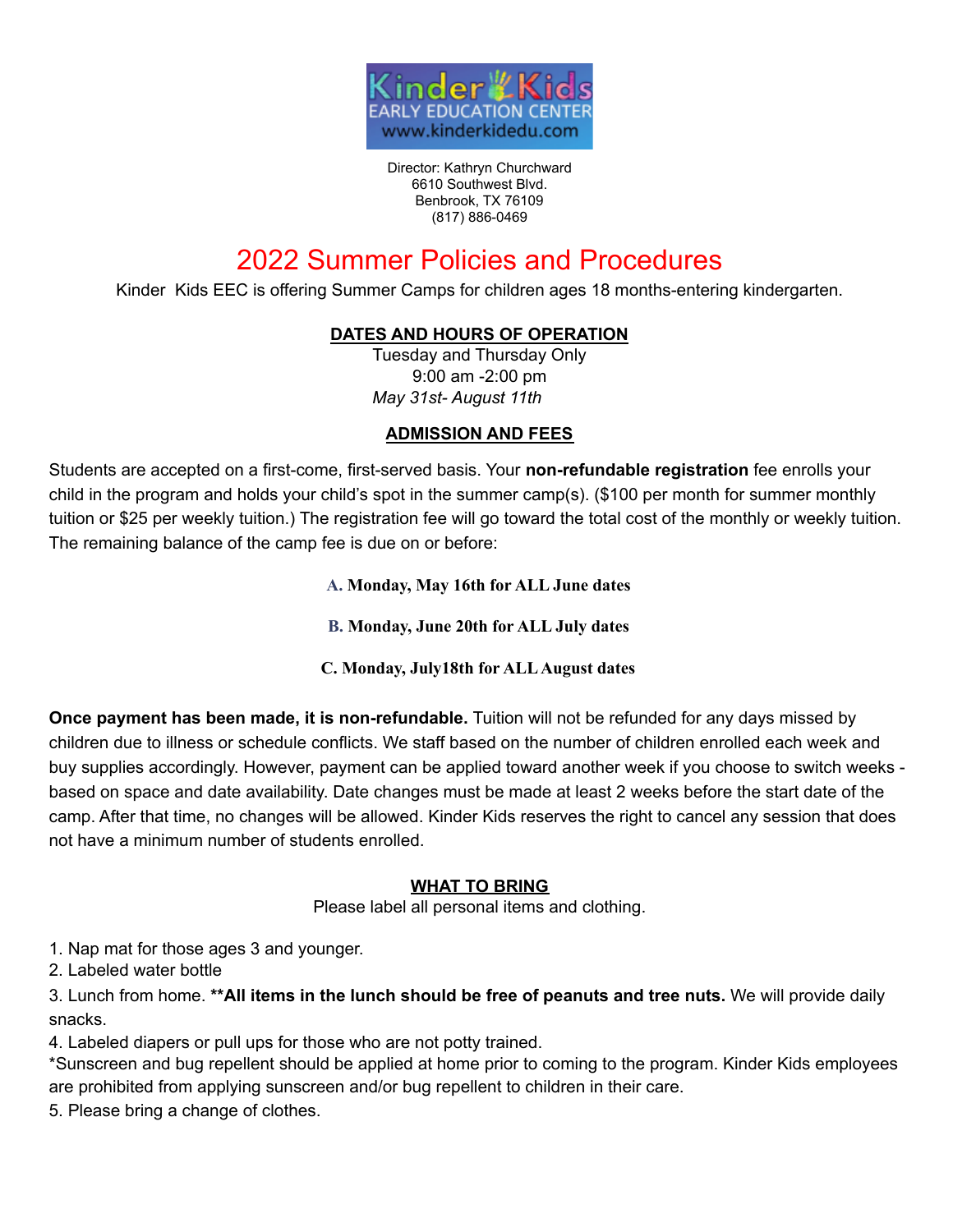# **ARRIVAL AND DISMISSAL PROCEDURES**

Our day begins at 9:00 a.m. and ends at 2:00 p.m. Parents must walk their children to their rooms. Please be on time arriving to school. **State law requires that your child be signed in and out each day.** The only persons authorized to pick up a child is a child's parent or person authorized by the parent. Please notify us in advance when someone other than a parent will be picking up your child. This person must produce a picture ID or valid driver's license. All children must be picked up by 2:00 p.m.

# **ENROLLMENT PROCEDURES**

Your child may enter immediately upon payment of the registration fee (if space is available). All children must have the following forms completed and on file and all fees paid by the first day of camp attendance:

- 1. Online Registration- Brightwheel
- 2. Pay deposit (\$100 per monthly payment/\$25 per weekly payment)
- 3. Pay balance
- **A. Balance for ALL June dates is due Monday, May 16th**
- **B. Balance for ALL July dates is due Monday, June 20th**
- **C. Balance for ALL August dates is due Monday, July18th**
- 4. Medical Action Plan if applicable

# **MEDICAL ACTION PLAN**

For children with serious allergies or medical conditions which require medications, all of the prescribed medication must be supplied in its **original packaging and labeled with prescribed instructions.** A child that has been diagnosed by a healthcare professional with a medical condition that may require emergency care must submit a Medical Emergency Plan by the first day of school.

- This plan is an individualized plan prepared by the child's healthcare professional and must include:
- 1. a description of the medical condition;
- 2. steps to take regarding treatment of this condition in the event of a medical emergency; and

3. anything else that the healthcare professional deems necessary for Kinder Kids to know regarding the child's medical condition.

Both the child's healthcare professional AND the parent must sign and date the plan. A current picture of your child must be attached to the plan.

A child that has been diagnosed by a healthcare professional with a food allergy must submit a Food Allergy Emergency Plan by the first day of attendance. This plan is an individualized plan prepared by the child's healthcare professional and must include:

- 1. a list of each food the child is allergic to;
- 2. possible symptoms if exposed to a food on the list; and
- 3. the steps to take if the child has an allergic reaction.

Both the child's healthcare professional AND the parent must sign and date the plan. A current picture of your child must be attached to the plan.

**PLEASE NOTE**: If your child carries an epinephrine injection (i.e. EpiPen), you must have one of the foregoing emergency plans on file with Kinder Kids EEC. If you submit one (or more) of the foregoing emergency plans, you may be contacted to arrange a meeting with the director, the assistant director, and your child's teachers to discuss said plan.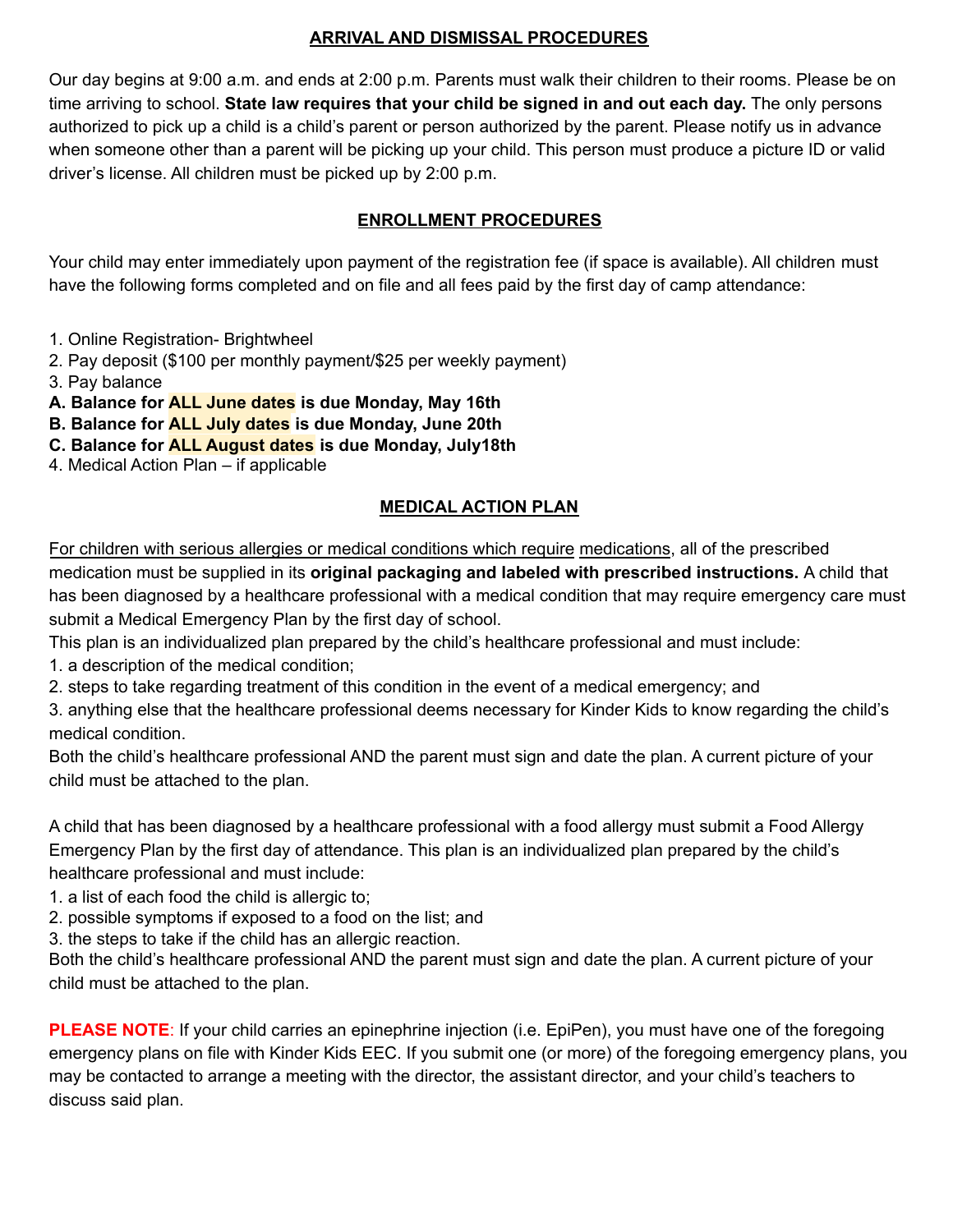**PLEASE NOTE**: If your child has a food intolerance or sensitivity, it is NOT necessary to provide a Food Allergy Emergency Plan. However, you must let your child's teachers know if your child cannot have the daily snacks provided by Kinder Kids EEC. If your child cannot have the snacks provided by Kinder Kids EEC, you must provide snacks for your child. The weekly snack will be posted outside of the classroom each day.

# **ILLNESS AND EXCLUSION**

Your child **may not** attend camp if:

1. The illness prevents the child from participating comfortably in child-care center activities including outdoor play;

2. The illness results in a greater need for care than caregivers can provide without compromising the health, safety, and supervision of the other children in care; and

3. The child has one or more of the following:

- A temporal (forehead), axillary (armpit), or tympanic (ear) temperature of 100 degrees, or an oral temperature of 101 degrees, or higher;
- Symptoms and signs of possible severe illness such as lethargy, abnormal breathing, rash with fever, mouth sores with drooling, behavior changes, two diarrhea episodes or one vomiting episode in 24 hours, and/or other signs that the child may be severely ill; or
- A healthcare professional has diagnosed the child with a communicable disease, and you do not have medical documentation to indicate that the child is no longer contagious.

A parent will be called to pick up the child if he or she has a temporal temperature of 100 degrees or higher, shows symptoms and signs of possible severe illness such as lethargy, abnormal breathing, rash with fever, mouth sores with drooling, behavior changes, two diarrhea episodes, one vomiting episode, and/or other signs that the child may be severely ill.

**PLEASE NOTE**: A child who was ill may return to Kinder Kids Summer Camp when the child is free of symptoms of illness for 24 hours **(without fever reducing medication)**.

# **MAJOR MEDICAL EMERGENCIES**

If a child is in need of emergency medical attention, we will administer CPR and immediately call 911. Kinder Kids EEC will contact the child's parent or designated emergency contact if the parent cannot be reached.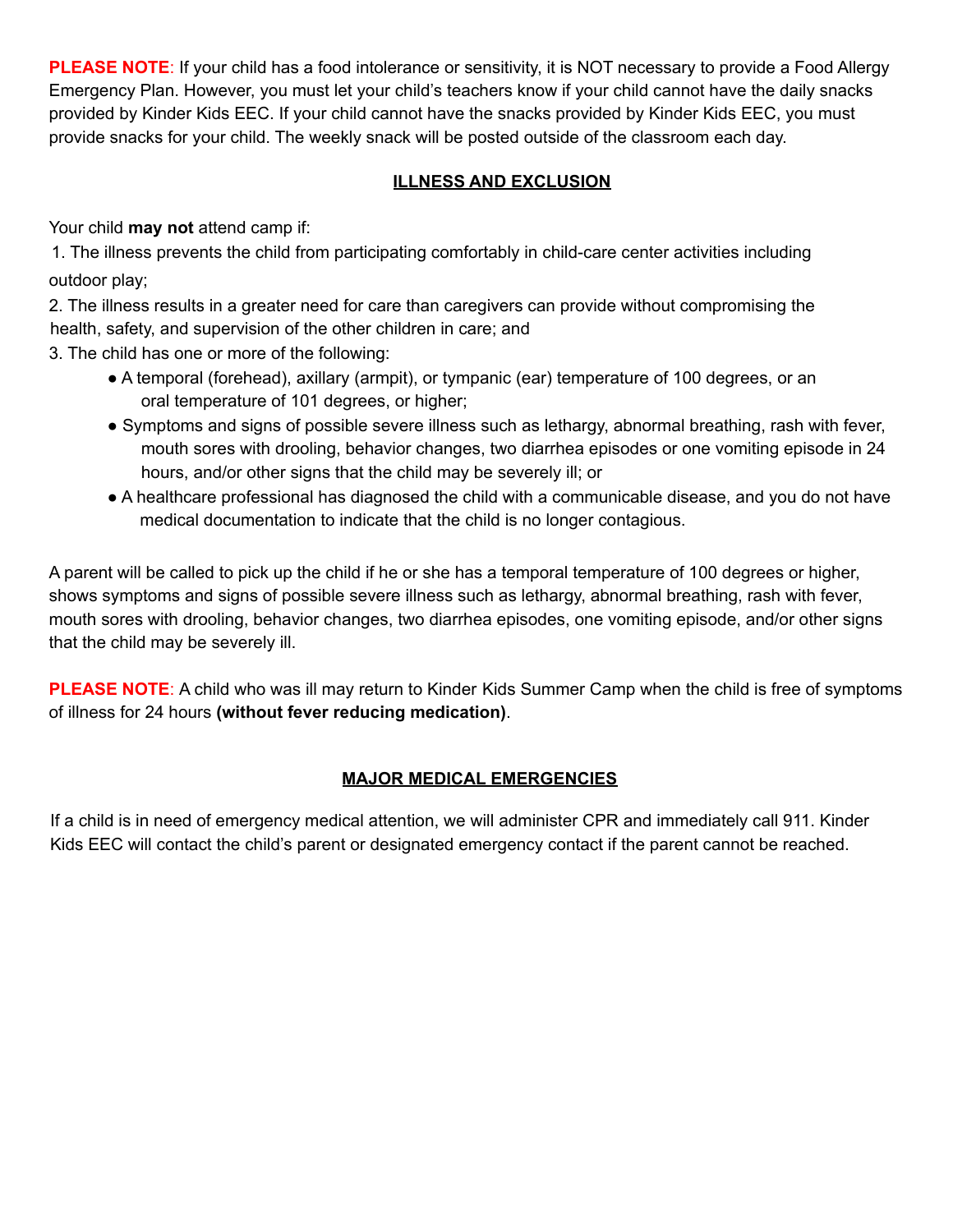# **Updated Kinder Kids COVID Practices (Based on Health Department Mandates) 1/26/22**

Unless instructed otherwise by the health department or state licensing, Kinder Kids will no longer shut a classroom down due to COVID. All parents whose child(ren) is directly impacted by a classroom exposure will be notified and will be instructed with specific protocol within 48 hours. Parents may make choices based on their own discretion on when to send their child(ren) back to school. As per our policy with any illness, parents should watch their child(ren) for any signs or symptoms and keep all sick children at home.

# **For Positive COVID-19 Cases at the Childcare Facility**

- All positive cases need to isolate for 10 days- Day 0 is the first day of symptoms or positive test (if asymptomatic) Day 1 is the first full day after symptom onset or test specimen collection (if asymptomatic).
- All common areas used by the positive case at the facility will be deep cleaned.
- It is recommended, but not a requirement, by the health department to quarantine all close contacts for 10 days after they were last exposed, unless they are fully vaccinated and/or they are in their 90 day period since they last tested positive.
- Household members of close contacts do not need to quarantine unless their child exhibits symptoms and/or tests positive for COVID-19.

# **Return to Childcare Facility for both Staff and Children after Infection with COVID-19**

All individuals who were symptomatic or asymptomatic but tested positive for COVID-19, can return under the following conditions:

- At least 10 days have passed since symptom onset AND
- At least 24 hours have passed since resolution of fever (without the use of fever-reducers) AND
- There is improvement in respiratory symptoms (e.g. cough, shortness of breath).

# **Please Note:**

- Each situation will be evaluated by the health department when I report. Therefore, procedures are subject to change at their discretion.
- If your child has Covid like symptoms and you report it to me, I am obligated to report it to the health department even if your child was not symptomatic at school.

# **Symptoms to look out for:**

o Fever (greater than or equal to 100 degrees Fahrenheit) o Cough o Headache o Sore throat o Body aches o Rash\* o Diarrhea\* o Nausea or vomiting\* o Bloodshot eyes\* o Neck pain\* o Blue lips\*

\*Symptoms may indicate the development of Multisystem Inflammatory Syndrome in Children (MIS-C). Seek emergency care right away.